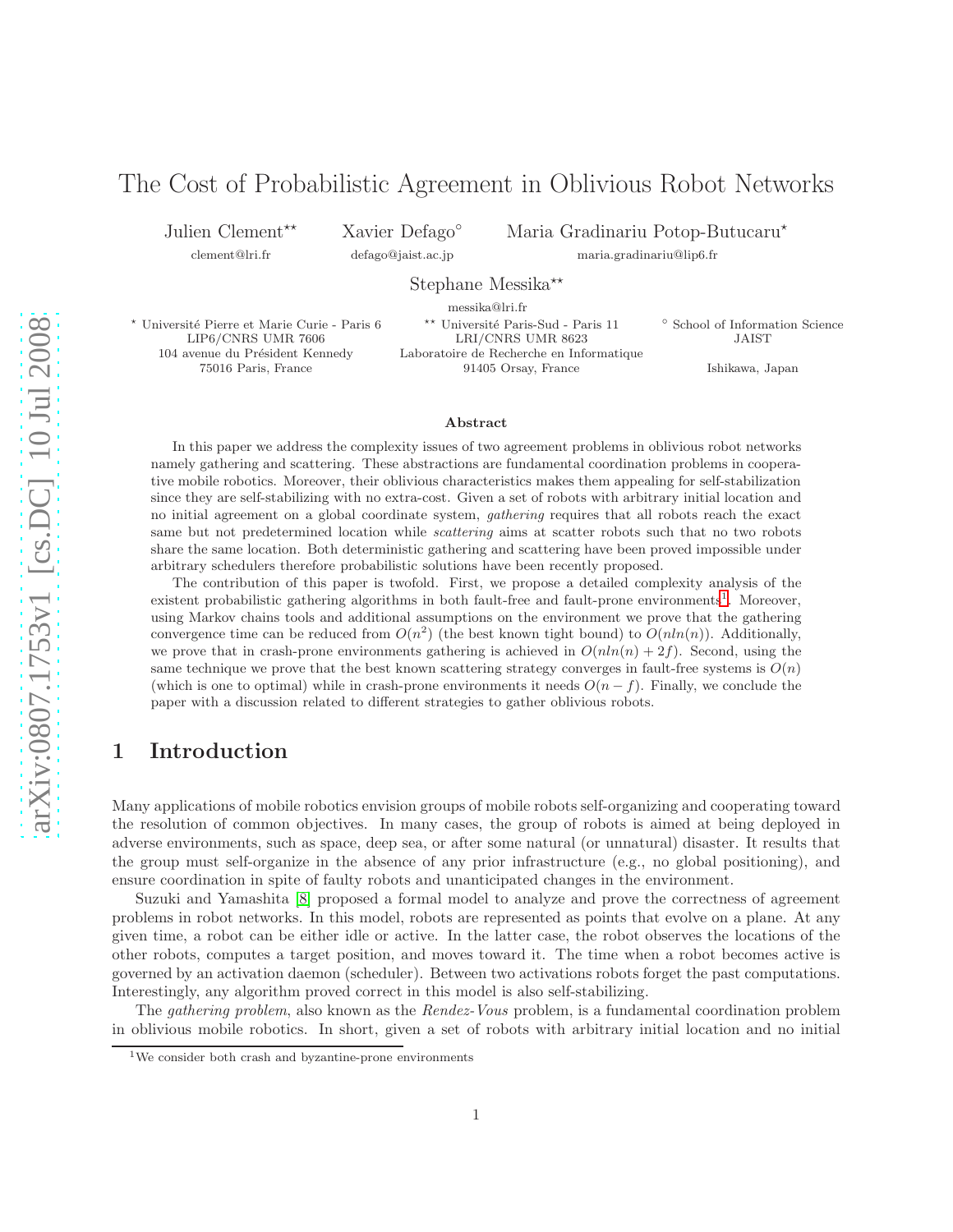agreement on a global coordinate system, gathering requires that all robots, following their algorithm, reach the exact same location—one not agreed upon initially—within a *finite* number of steps, and remain there. The dual of the gathering problem is the *scattering problem*. Started in a arbitrary configuration scattering requires that eventually no two robots share the same position. Both scattering and gathering are agreement problems and similar to the consensus problem in conventional distributed systems, they have simple definitions but the existence of a solution greatly depends on the synchrony of the systems as well as the nature of the faults that may possibly occur. The task becomes even harder since robots are anonymous since the impossibility results proved in classical distributed computing also hold in robot networks. Therefore, specific problems like flocking, gathering or scattering are impossible without additional assumption. Interestingly, most of the work done so far in order to convey the above impossibility results focuses on the additional assumptions the system needs, less attention being shown to the use of randomization. Surprisingly, no formal framework was proposed in order to analyze the correctness and the complexity of probabilistic algorithms designed for robots networks. In a companion paper, [\[1\]](#page-11-0), we investigated some of the fundamental limits of deterministic and probabilistic gathering face to a broad synchrony and fault assumptions. Probabilistic scattering, was analyzed for the first time in [\[2\]](#page-11-1). None of the previously mentioned works focus on a framework in order to compute the complexity of proposed solutions.

In this paper we advocate that Markov chains are a simple and efficient tool to analyze and compare probabilistic strategies in both fault-free and fault-prone oblivious robot networks. Note that in robot networks computations depend only on the current view of the robots without the use of the past. This behavior makes Markov chains an appealing tool for analyzing their correctness and complexity since by definition a Markov chain models systems where the next configuration depends strictly on the current configuration. The only difficulty while using Markov chains is to associate to each probabilistic strategy the appropriate Markov chain. In the current work we focus on the analysis of existing probabilistic strategies for scattering and gathering and advocate that our analysis can be easily applied to a broad class of probabilistic strategies (e.g. leader election, flocking, constrained scattering, pattern formation).

Contribution Our contribution is twofold. First, we show that the time complexity of probabilistic gathering in fault-free environments can be improved from  $O(n^2)$  to  $O(n\ln(n))$  when the algorithms exploit additional information related to the environment (eg. multiplicity knowledge). Additionally, in crashprone environments we prove that the convergence time of gathering is  $O(nln(n) + 2f)$ . Second, we show that the tight bound for scattering is  $O(n)$  (which is one to optimal) in fault-free systems while in crashprone environments scattering converges is  $O(n-f)$  rounds where f is the maximal bound on the number of faults. Intuitively gathering and scattering should have the same complexity however our analysis shows that scattering is much easier to obtain than gathering,  $O(n)$  versus  $O(n\ln(n))$ . Reducing the gap in complexity between gathering and scattering seems to be an interesting research direction as it will be discussed in Section [7.](#page-10-0)

Structure of the paper The paper is structured as follows. Section [2](#page-1-0) describes the robots network and system model. Section [3](#page-3-0) formally defines the gathering and scattering problems. We propose the complexity analysis of existent probabilistic scattering and gathering in Sections [5](#page-4-0) and [6](#page-8-0) in fault-free and fault-prone environments. In Section [7](#page-10-0) we analyze an alternative strategy to gather oblivious robots. Section [8](#page-11-2) concludes the paper and discusses some open problems.

### <span id="page-1-0"></span>2 Model

In the following we propose the model of our system. Most of the definitions are borrowed from [\[8,](#page-12-0) [6\]](#page-11-3).

Robot networks. We consider a network of a finite set of robots arbitrarily deployed in a geographical area. The robots are devices with sensing, computational and motion capabilities. They can observe (sense) the positions of other robots in the plane and based on these observations they perform some local computations. Furthermore, based on the local computations robots may move to other locations in the plane.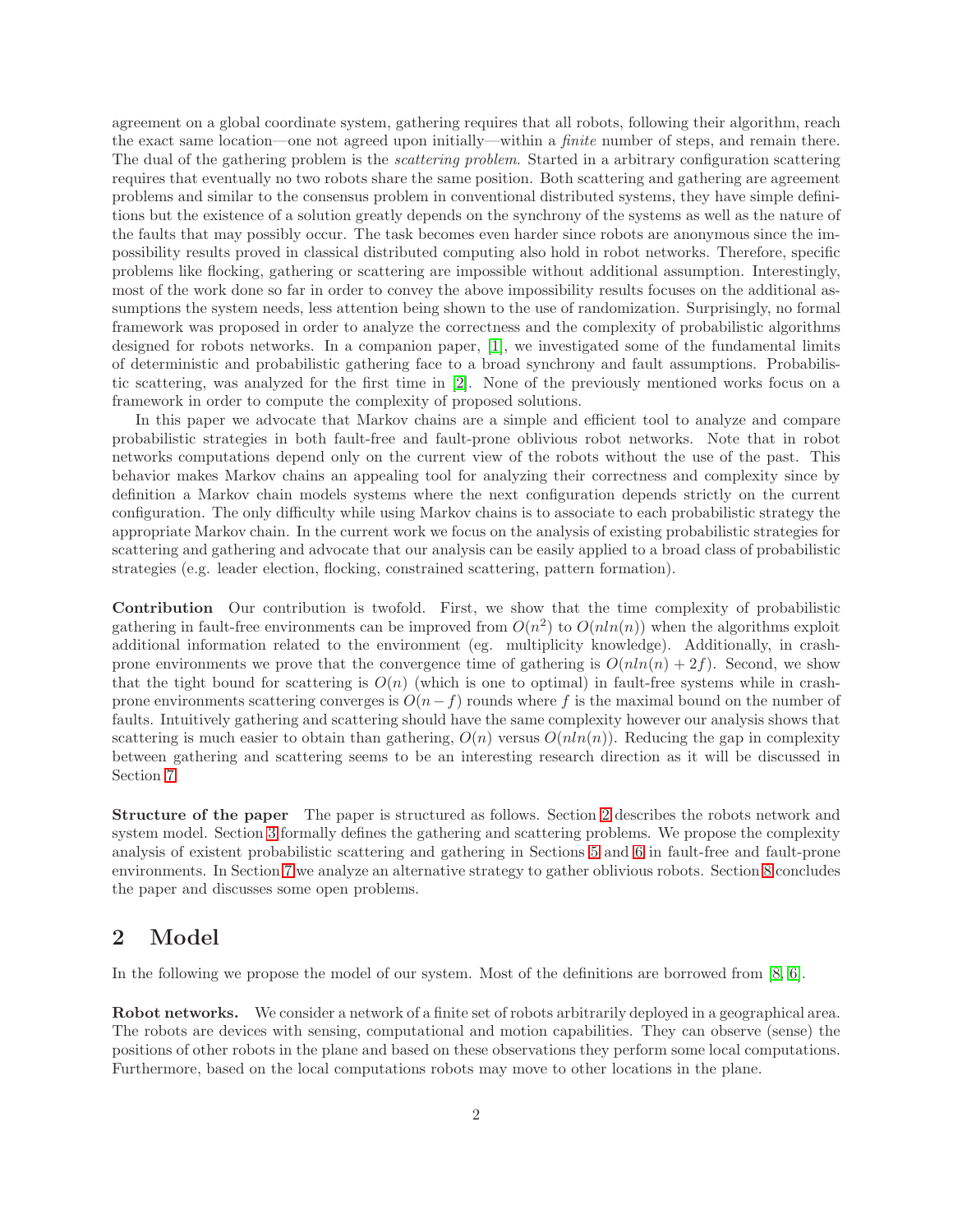In the case robots are able to sense the whole set of robots they are referred as robots with *unlimited visibility*; otherwise robots have limited visibility. In this paper, we consider that robots have unlimited visibility.

In the case robots are able to distinguish if there are more than one robot at a given position they are referred as robots with *multiplicity knowledge*.

System model. A network of robots that exhibit a discrete behavior can be modeled with an I/O automaton [\[3\]](#page-11-4). A network of robots that exhibit a continuous behavior can be modeled with a hybrid I/O automaton [\[4\]](#page-11-5). This framework allows the modeling of systems that exhibit both a discrete and continuous behavior and in particular the modeling of robots networks.

The actions performed by the automaton modeling a robot are as follows:

- *Observation (input type action)*. An observation returns a snapshot of the positions of all the robots in the visibility range. In our case, this observation returns a snapshot of the positions of all the robots;
- *Local computation (internal action)*. The aim of a local computation is the computation of a destination point;
- *Motion (output type action)*.

This action commands the motion of robots towards the destination location computed in the local computation action.

The local state of a robot at time  $t$  is the state of its input/output variables and the state of its local variables and registers. A network of robots is modeled by the parallel composition of the individual automata that model one per one the robots in the network. A configuration of the system at time  $t$  is the union of the local states of the robots in the system at time t. An execution  $e = (c_0, \ldots, c_t, \ldots)$  of the system is an infinite sequence of configurations, where  $c_0$  is the initial configuration<sup>[2](#page-2-0)</sup> of the system, and every transition  $c_i \rightarrow c_{i+1}$  is associated to the execution of a subset of the previously defined actions.

Schedulers. A scheduler decides at each configuration the set of robots allowed to perform their actions. A scheduler is fair if, in an infinite execution, a robot is activated infinitely often. In this paper we consider the fair version of the following schedulers:

- *centralized*: at each configuration a single robot is allowed to perform its actions;
- *probabilistic*: at each configuration a set of robots chosen uniformly is activated;
- k-bounded: between two consecutive activations of a robot, another robot can be activated at most  $k$  times;
- *arbitrary*: at each configuration an arbitrary subset of robots is activated.

Faults. In this paper, we address the following failures:

- *crash failures*: In this class, we further distinguish two subclasses: (1) robots physically disappear from the network, and (2) robots stop all their activities, but remain physically present in the network;
- *Byzantine failures*: In this case, robots may have an arbitrary behavior.

<span id="page-2-0"></span><sup>2</sup>Unless stated otherwise, this paper makes no specific assumption regarding the respective positions of robots in initial configurations.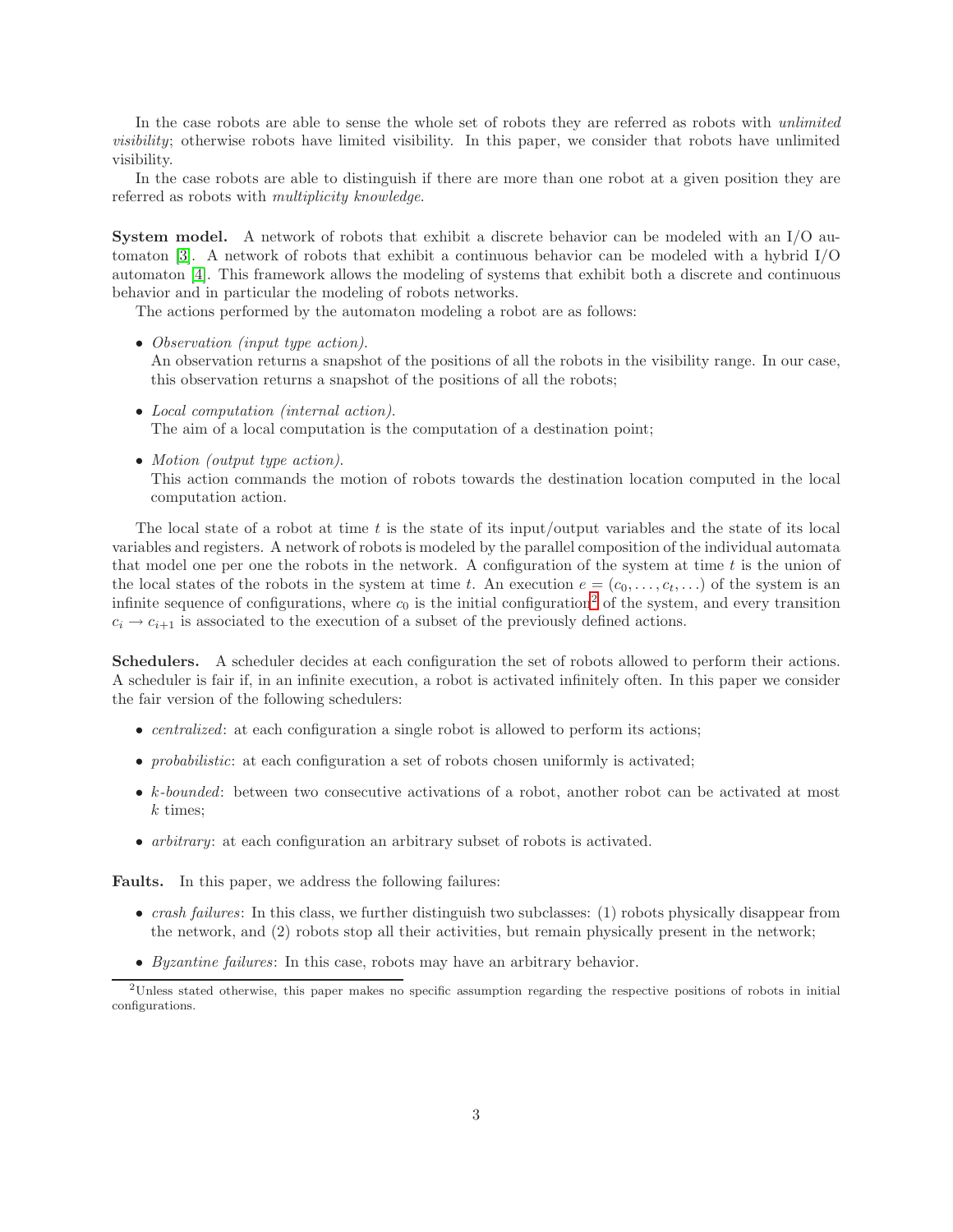Computational models. The literature proposes two computational models: ATOM and CORDA. The ATOM model was introduced by Suzuki and Yamashita [\[8\]](#page-12-0). In this model each robot performs, once activated by the scheduler, a *computation cycle* composed of the following three actions: observation, computation and motion. The particularity of the ATOM model versus the CORDA model is that in ATOM a computation cycle is atomic while in CORDA the atomicity concerns only the actions. In order words CORDA models and asynchronous networks while ATOM a synchronous one.

In this paper, we consider the ATOM model. Moreover, we consider that robots are oblivious (i.e., state-less). That is, robots do not conserve any information between two computational cycles.<sup>[3](#page-3-1)</sup> We also assume that all the robots in the system have unlimited visibility.

# <span id="page-3-0"></span>3 Gathering and Scattering

A network of robots is in a *legitimate configuration* with respect to the gathering requirement if all robots in the system share the same position in the plane. Let denote by  $P_{Gathering}$  this predicate.

An algorithm solves the gathering problem in an oblivious system if the following two properties are verified:

- Convergence Any execution of the system starting in an arbitrary configuration reaches in a finite number of steps a configuration that satisfies  $P_{Gathering}$ .
- Closure Any execution starting in a legitimate configuration with respect to the  $\mathcal{P}_{Gathering}$  predicate contains only legitimate configurations.

Gathering is difficult to achieve in most of the environments. Therefore, weaker forms of gathering were studied so far. An interesting version of this problem requires robots to *converge* toward a single location rather than reach that location in a finite time. The convergence is however considerably easier to deal with. For instance, with unlimited visibility, convergence can be achieved trivially by having robots moving toward the barycenter of the network [\[8\]](#page-12-0).

Scattering, introduced first in [\[7\]](#page-12-1), aims at arranging a set of robots such that eventually no two robots share the same position. Let denote by  $P_{Scattering}$  this predicate. Formally, scattering is defined by the following two properties :

- Convergence Any execution of the system starting in an arbitrary configuration reaches in a finite number of steps a configuration that satisfies  $P_{Scattering}$ .
- Closure Any execution starting in a legitimate configuration with respect to the predicate  $P_{Scattering}$ contains only legitimate configurations.

In the sequel we address the convergence time of gathering and scattering in both fault-free and faultprone environments. As stated in the model we consider both crash-prone and byzantine-prone systems. Let  $(n, f)$  denote a system with n correct robots but f and the considered faults are crashes and byzantine behavior. As mentioned in Section [2](#page-1-0) in a  $(n, f)$  crash-prone system there are two types of crashes: (1) the crashed robots completely disappear from the system, and (2) the crashed robots are still physically present in the system, however they stop the execution of any action. In [\[1\]](#page-11-0), we proved that if the faulty robots disappear from the system, then the problem trivially reduces to the study of its fault-free version with  $n-f$  correct robots. In contrast, in systems where faulty robots remain physically present in the network after crashing, the problem is far from being trivial. A similar argument can be provided for the case of byzantine behavior. Obviously, gathering or scattering all the robots in the system including the faulty ones is impossible since faulty robots may possibly have crashed at different locations or collude as shown in [\[1\]](#page-11-0). Therefore, we study the feasibility of weaker versions of gathering and scattering, referred to as *weak gathering* respectively *weak scattering*. The  $(n, f)$ -*weak* problem requires that, in a terminal configuration, only the *correct* robots must verify the specification.

<span id="page-3-1"></span><sup>3</sup>One of the major motivation for considering oblivious robots is that, as observed by Suzuki and Yamashita [\[8\]](#page-12-0), any algorithm designed for that model is inherently self-stabilizing.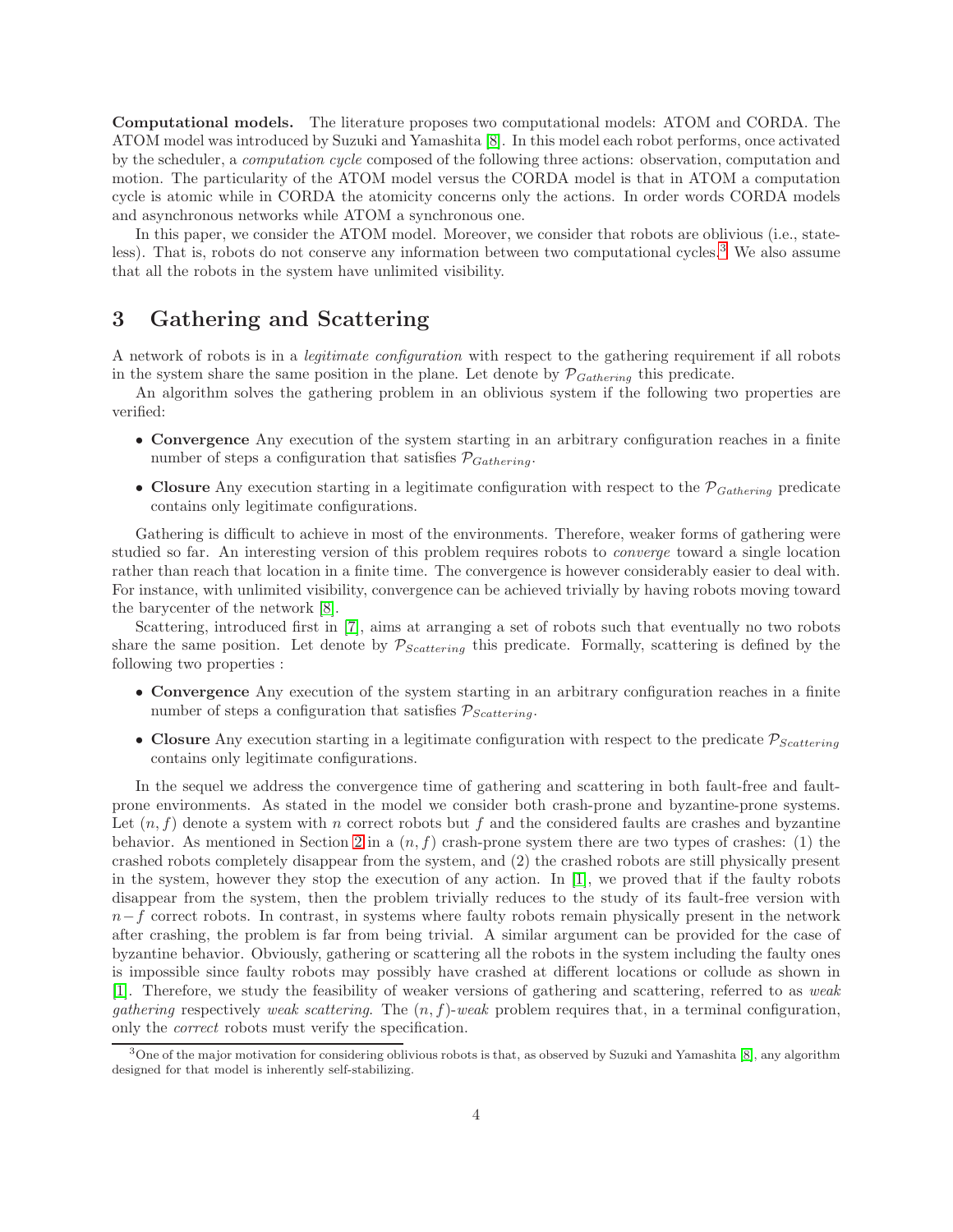# 4 Analysis framework

In this section we introduce some notations and definitions that will be further used in order to analyze the convergence time of the probabilistic gathering and scattering. A detailed description of the notions defined below can be found in [\[5\]](#page-11-6).

**Random variables** We denote  $X_n$  a random variable. For instance, in our case it might be the number of groups of size  $x$  after  $n$  steps of the algorithm. We will study a discrete-time stochastic process, that is : a sequence  $\{X_n\}_{n\geq 0}$  of random variables.

In the sequel we will use the following notations:

- $\mathbb{P}[X_n = x]$  the probability of the event  $\{X_n = x\}.$
- $\mathbb{E}[X_n]$  the expectation of  $X_n$ .
- The probability distribution of a random variable  $X : k \mapsto \mathbb{P}[X = k]$  for all k
- Conditional probability will be written  $\mathbb{P}[A \mid B]$ , and will be read "the probability of A, given B".

Markov chains Markov chains are particular classes of stochastic processes. These stochastic processes have the following fundamental property : the probabilistic dependence on the past is only related to the previous state.

**Definition 1** Let  $(X_n)_{n\in\mathbb{N}}$  be a discrete time stochastic process with countable state space E. If for all *integers*  $n \geq 0$  *and all states*  $i_0, i_1, \ldots, i_{n-1}, i, j$ :

<span id="page-4-1"></span>
$$
\mathbb{P}[X_{n+1} = j \mid X_n = i, X_{n-1} = i_{n-1}, \dots, X_0 = i_0] = \mathbb{P}[X_{n+1} = j \mid X_n = i]
$$

*Whenever both sides of the above equality are well defined, this stochastic process is called Markov chain. A Markov chain is homogeneous (HMC) if the right side is independent of* n*.*

In the following we propose an example of Markov chain.

Toy example 1 *Consider a robot performing a random walk in a two-dimensional space. The robot at position*  $(i, j)$  *chooses with equal probability as destination point a neighbor of*  $(i, j)$  *in the space*  $\mathbb{Z} \times \mathbb{Z}$ *. Let* X<sup>n</sup> *be the robot position after* n *steps:*

- $\mathbb{P}[X_{n+1}=(i, j) | X_n=(i-1, j)]=1/4$
- $\mathbb{P}[X_{n+1} = (i, j) | X_n = (i, j 1)] = 1/4$
- $\mathbb{P}[X_{n+1}=(i,j) | X_n=(i+1,j)] = 1/4$
- $\mathbb{P}[X_{n+1}=(i,j) | X_n=(i,j+1)]=1/4$

Note 1 *Note that Toy Example [1](#page-4-1) is a Markov Chain since every position of the robot is only dependent on the previous one.*

In this paper we advocate that Markov chains are a simple verification tool, perfectly adapted to the analysis of distributed strategies in oblivious robot networks since in these networks the next move of a robot depends only on its current position.

### <span id="page-4-0"></span>5 Probabilistic Gathering

In this section we analyze the complexity of probabilistic gathering in fault-free and fault-prone environments. The algorithms analyzed in this section were proposed in [\[1\]](#page-11-0).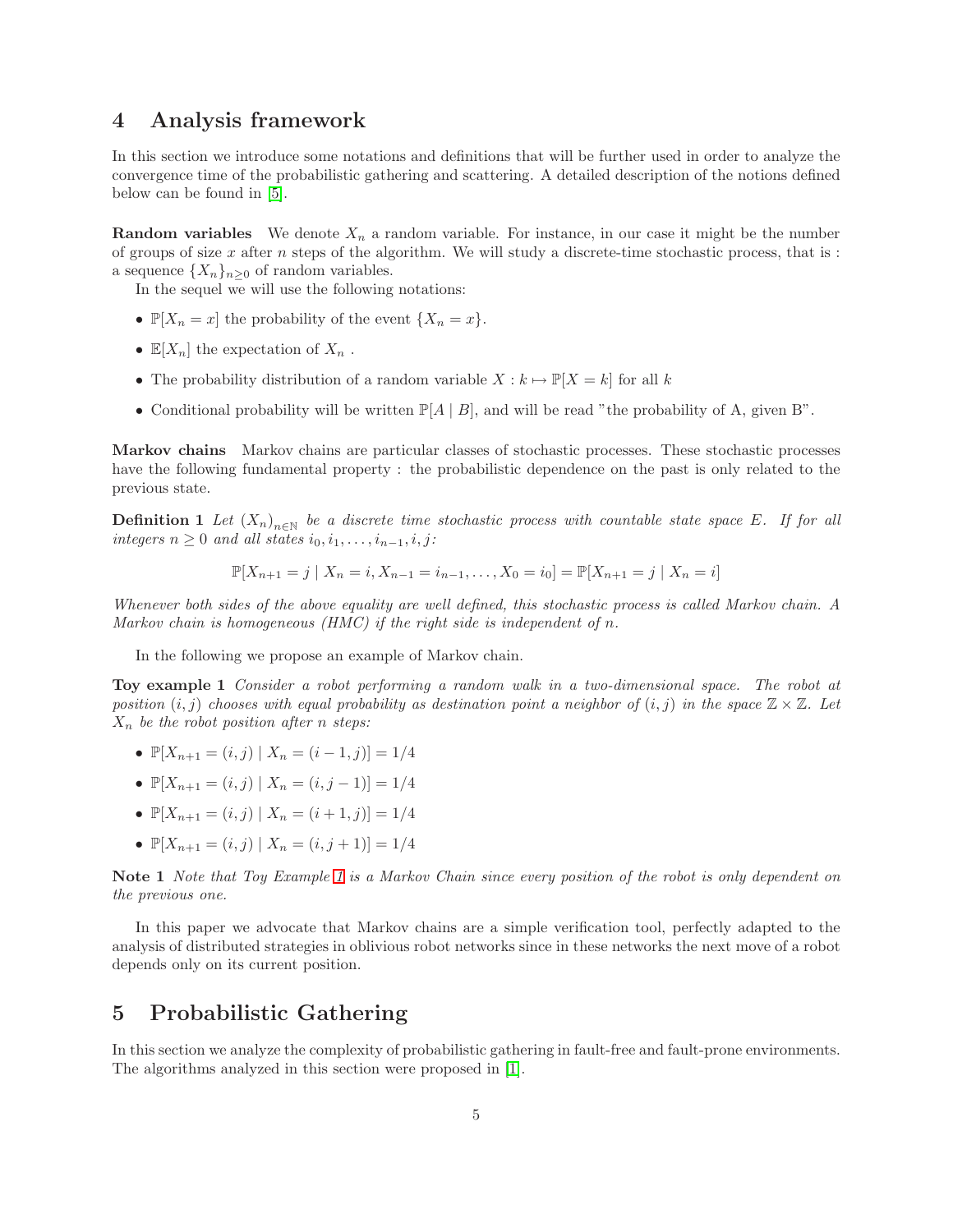#### 5.1 Gathering in fault-free environments

In this section we prove that additional information on the environment drastically improves the time convergence of gathering. Using multiplicity knowledge, for example, we obtain a tight bound of  $O(nln(n))$ which improves the best known bound of  $O(n^2)$ . In [\[1\]](#page-11-0) we proposed a probabilistic algorithm that solves the fault-free gathering in ATOM, under a special class of schedulers, known as k-bounded schedulers. A robot, when chosen by the scheduler, selects randomly one of its neighbors and moves towards its position with probability  $\frac{1}{\delta}$  where  $\delta$  is the size of the robot's view. In the considered model the robots have unlimited visibility and the value of  $\delta$  is n. We proved that this strategy probabilistically solves 2-gathering in the ATOM model under an arbitrary scheduler and converges in 2 steps in expectation. We also proved that it solves the n-gathering problem  $(n \geq 3)$ , under a fair k-bounded scheduler without multiplicity knowledge and converges under fair bounded schedulers in  $n^2$  rounds  $^4$  $^4$  in expectation.

In the following we show that the  $O(n^2)$  complexity bound can be reduced to  $O(n\ln(n))$  when robots use the multiplicity. The algorithm that meets this bound was initially proposed in [\[1\]](#page-11-0) in order to cope with robots crash. The algorithm, shown as Algorithm [5.1,](#page-5-1) works as follows. When a robot is chosen by the scheduler moves to a group with maximal multiplicity. When several groups have the same maximal multiplicity, then a robot member of such group tosses a coin to decide if it moves or holds the current position. Interestingly, the multiplicity knowledge (used so far in order to break the symmetry of the system) can also be used in order to fasten gathering.

<span id="page-5-1"></span>

| <b>Algorithm 5.1</b> Probabilistic gathering for robot $p$ with multiplicity knowledge.                |  |  |  |  |  |
|--------------------------------------------------------------------------------------------------------|--|--|--|--|--|
| <b>Functions:</b>                                                                                      |  |  |  |  |  |
| <i>observe_neighbors</i> :: returns the set of robots within the                                       |  |  |  |  |  |
| vision range of robot $p$ (the set of $p$ 's neighbors);                                               |  |  |  |  |  |
| <i>maximal_multiplicity</i> :: returns the set of robots with the                                      |  |  |  |  |  |
| maximal multiplicity;                                                                                  |  |  |  |  |  |
| Actions:                                                                                               |  |  |  |  |  |
| $\mathcal{A}_1 :: true \longrightarrow$                                                                |  |  |  |  |  |
| $\mathcal{N}_p = \text{observe\_neighbors}();$                                                         |  |  |  |  |  |
| if $p \in maximal\_multiplicity(\mathcal{N}_p) \wedge  maximal\_multiplicity(\mathcal{N}_p)  > 1$ then |  |  |  |  |  |
| with probability $\frac{1}{ maximal\_multilicity(\mathcal{N}_p) }$ do                                  |  |  |  |  |  |
| select a robot $q \in maximal\_multiplicity(\mathcal{N}_p);$                                           |  |  |  |  |  |
| move towards $q$ ;                                                                                     |  |  |  |  |  |
| else                                                                                                   |  |  |  |  |  |
| select a robot $q \in maximal\_multiplicity(\mathcal{N}_p);$                                           |  |  |  |  |  |
| move towards $q$ ;                                                                                     |  |  |  |  |  |
|                                                                                                        |  |  |  |  |  |

<span id="page-5-2"></span>**Lemma 1** In a fault-free environment the convergence time of Algorithm [5.1](#page-5-1) is  $\alpha_n \ln(\alpha_n) + 1$ , with  $\alpha_n =$  $\left[\frac{n}{2}\right] + 1.$ 

**Proof:** In order to study the convergence time of Algorithm [5.1](#page-5-1) we introduce the following stochastic process :  $\forall t, X_t = k$  means that at round t the group with the maximal multiplicity has k robots. Note that when  $k$  equals [1](#page-6-0) all robots are scattered such that no two robots share the same position. Figure 1 proposes the probability transition of the random variable  $X_t$ .

As soon as a group of  $\left[\frac{n}{2}\right]+1$  robots is formed, the convergence needs only one additional round. That is, this group will be the unique group of maximal cardinality. Therefore it will be an attractor for all the other robots and within one additional round the convergence is achieved. In the following we compute the time needed to the stochastic process  $(X_t)_{(t\in\mathbb{N}^*)}$  to reach  $\left[\frac{n}{2}\right]+1$ . We define the expectation of the time needed

<span id="page-5-0"></span><sup>4</sup>A round is the shortest fragment of an execution i which each process in the system executed at least once its actions.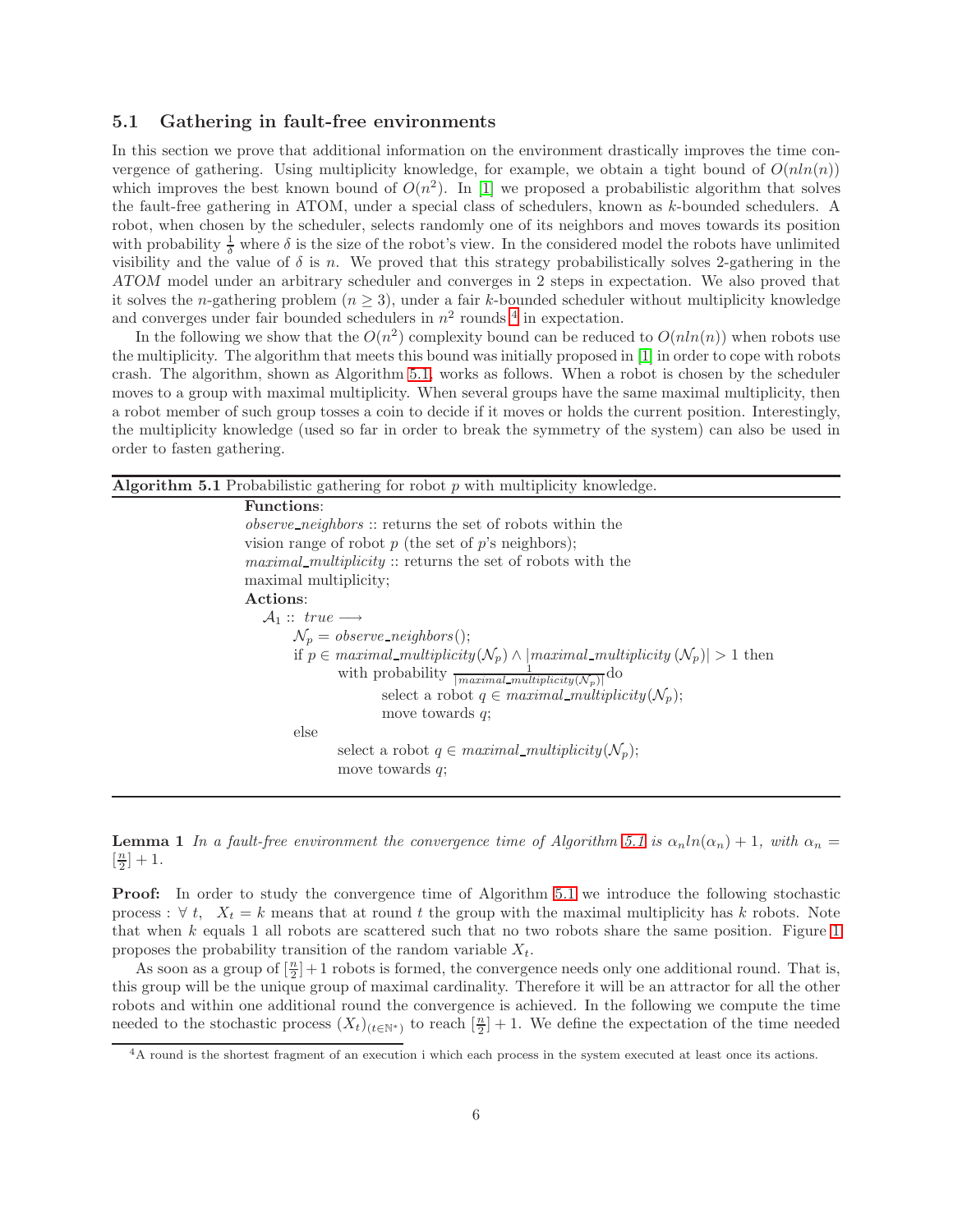

<span id="page-6-0"></span>Figure 1: The stochastic process  $X_t$  associated to Algorithm [5.1](#page-5-1)

for the stochastic process  $X_t$  defined above to reach state k, starting from state l. Formally,

 $T_l^k = \mathbb{E} [min\{t \text{ such that } X_t = k \text{ knowing } X_0 = l\}]$ 

According to Figure [1](#page-6-0) we obtain the following induction formula:

$$
T_l^k = 1 + \frac{l}{n}T_l^k + \frac{n-l}{n}T_{l+1}^k
$$

which leads to  $(T_l^k - T_{l+1}^k) = \frac{n}{n-l}$ . Therefore, if we note  $\alpha_n = \lceil \frac{n}{2} \rceil + 1$ 

$$
T_1^{\alpha_n} = \sum_{k=1}^{\alpha_n - 1} \frac{\alpha_n}{\alpha_n - k} = \alpha_n \sum_{k=1}^{\alpha_n - 1} \frac{1}{k} \le \alpha_n \ln(\alpha_n)
$$

| 5.2 |  |  |  | <b>Gathering in Fault-prone environments</b> |
|-----|--|--|--|----------------------------------------------|
|-----|--|--|--|----------------------------------------------|

In this section we study the complexity of gathering in both crash and byzantine prone systems. We prove that crash tolerant gathering can be achieved in  $O(nln(n) + 2f)$  while byzantine tolerant gathering is exponential and needs additional assumptions (e.g. probabilistic scheduler).

#### 5.2.1 Crash-tolerant gathering

In [\[1\]](#page-11-0) we proved the impossibility of deterministic and probabilistic weak gathering (gathering of correct robots) under centralized bounded and fair schedulers and without additional assumptions. An immediate consequence of this result is the necessity of additional assumptions (e.g., multiplicity knowledge), even for probabilistic solutions under bounded schedulers. In the following we study the complexity of Algorithm [5.1](#page-5-1) in fault-prone environments.

In order to compute the convergence of Algorithm [5.1](#page-5-1) we consider the worst scenario. Recall that in a fault-free environment as soon a group of  $\left[\frac{n}{2}\right]+1$  robots is built, only one additional round is required to reach convergence. Our scenario goes as follows. Assume that as soon as the group of maximal cardinality has  $\lfloor \frac{n}{2} \rfloor + 1$  robots, a crash occurs so that the stochastic chain goes one step backward. We recall that only f crashes may happen. The following lemma computes the convergence time of Algorithm [5.1](#page-5-1) according to the above described scenario.

**Lemma 2** *In a crash prone environment the convergence time of Algorithm* [5.1](#page-5-1) *is*  $O(\alpha_n ln(\alpha_n) + 2f)$  *with*  $\alpha_n = \left[\frac{n}{2}\right] + 1.$ 

Proof: We define the following stochastic process to compute the convergence time of the algorithm in a crash prone environment.  $\forall t, Y_t = k$  means that, at round t, the group with the maximal cardinality has k robots. The system transitions are as follows:

•  $\mathbb{P}[Y_t = k \mid Y_{t-1} = k] = \frac{k}{n}$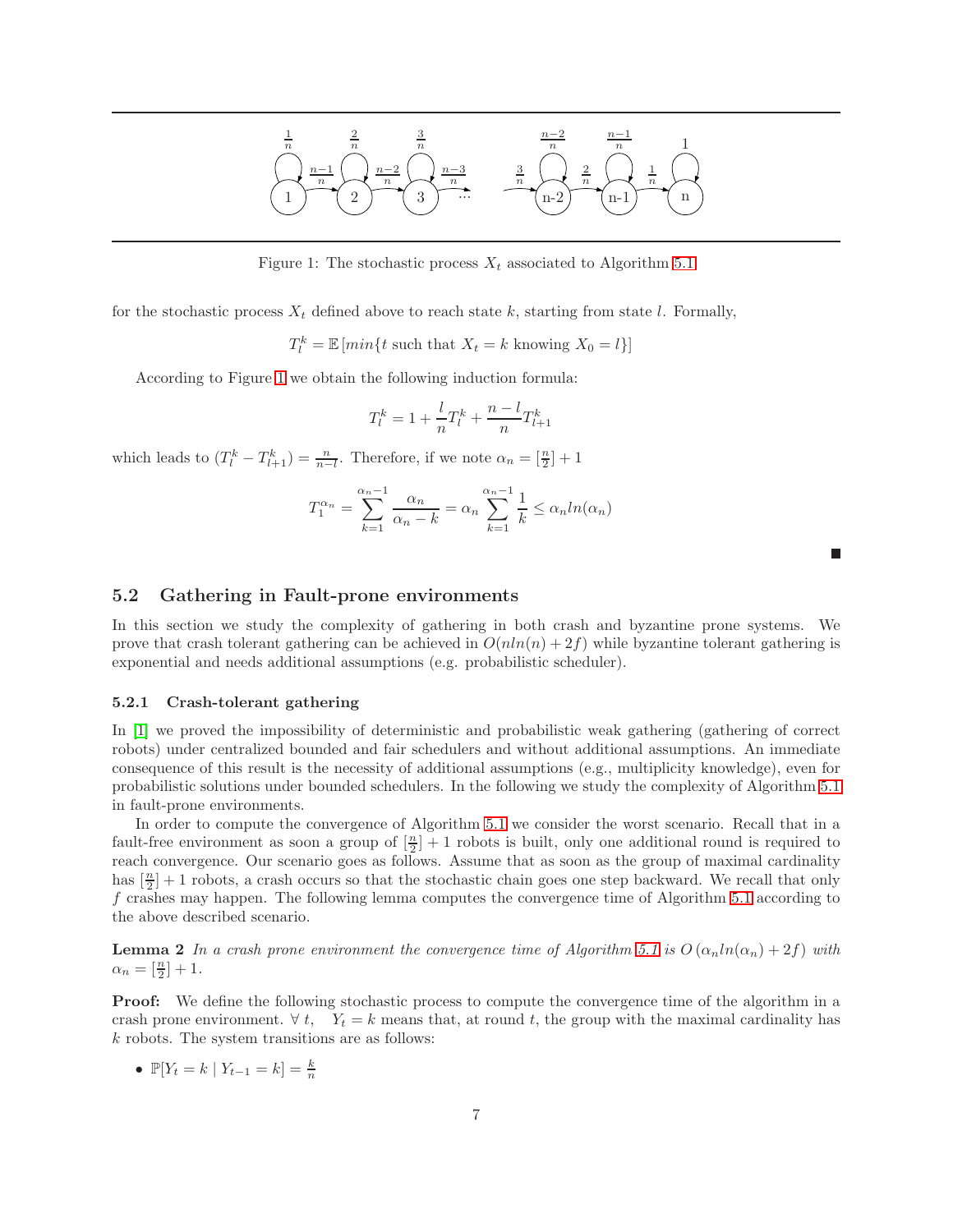Figure 2: Counter Example: Algorithm [5.1](#page-5-1) does not solve the problem under an arbitrary bounded scheduler

- <span id="page-7-0"></span>•  $\mathbb{P}[Y_t = k \mid Y_{t-1} = k-1] = \frac{n-k}{n}$
- Moreover, each time a crash occurs, the stochastic process goes backward.

According to Lemma [1](#page-5-2) the group of maximal cardinality of  $\frac{n}{2}$  robots is formed within  $\alpha_n ln(\alpha_n)$  rounds. In the following we focus the time needed to the chain associated with Algorithm [5.1](#page-5-1) to move from state  $\alpha_n - 1$ to  $\alpha_n$ . The probability transition of this event is  $\mathbb{P}[Y_t = \alpha_n | Y_{t-1} = \alpha_n - 1] = \frac{n - \alpha_n}{n}$ . The mathematical expectation of the time needed to perform this transition is :  $\frac{n}{n-\alpha_n} \approx 2$ . Therefore, the convergence time of Algorithm [5.1](#page-5-1) is  $\alpha_n ln(\alpha_n) + 2f$ .

Note 2 *Note that the above results hold even if the crashed robots are still physically present in the system but stop the execution of any action.*

#### 5.2.2 Byzantine-tolerant gathering

In this section we address the complexity of byzantine-tolerant probabilistic gathering. In the following  $(n, f)$ denotes a system where at most f robots can have byzantine behavior.

In [\[1\]](#page-11-0) we conjectured that Algorithm [5.1](#page-5-1) also solves  $(n, f)$ -weak byzantine-tolerant gathering problem when  $n \geq 3$  under bounded schedulers and multiplicity detection. The counter-example shown in Figure [2](#page-7-0) advocates that the boundedness of the scheduler should depend on the ration between correct and byzantine robots otherwise the algorithm does not converge. That is, assume an execution starting in a configuration with two groups of two robots each and assume the right group has a byzantine robot (the robot in red on the picture). The scheduler chooses one robot in the left group and moves it in the right group. Then it chooses the byzantine robot which (even if multiplicity is used) moves in the left group. Then the scheduler chooses any correct robot in the right group and moves it in the left group. Then the byzantine is chosen and moves to the right group. This configuration is symmetrical to the initial configuration.

However byzantine-tolerant gathering is possible under special conditions. The next lemma proves that byzantine-tolerant gathering is possible when both the algorithm and the scheduler are probabilistic. Here we use the power of random choice. That is, there is a positive probability that the byzantine robot is not chosen in a finite number of steps.

Lemma 3 *In systems with Byzantine faults, Algorithm [5.1](#page-5-1) probabilistically solves the* (n, f)*-weak byzantinetolerant gathering,*  $n \geq 3$ *, problem under a probabilistic scheduler and multiplicity detection.*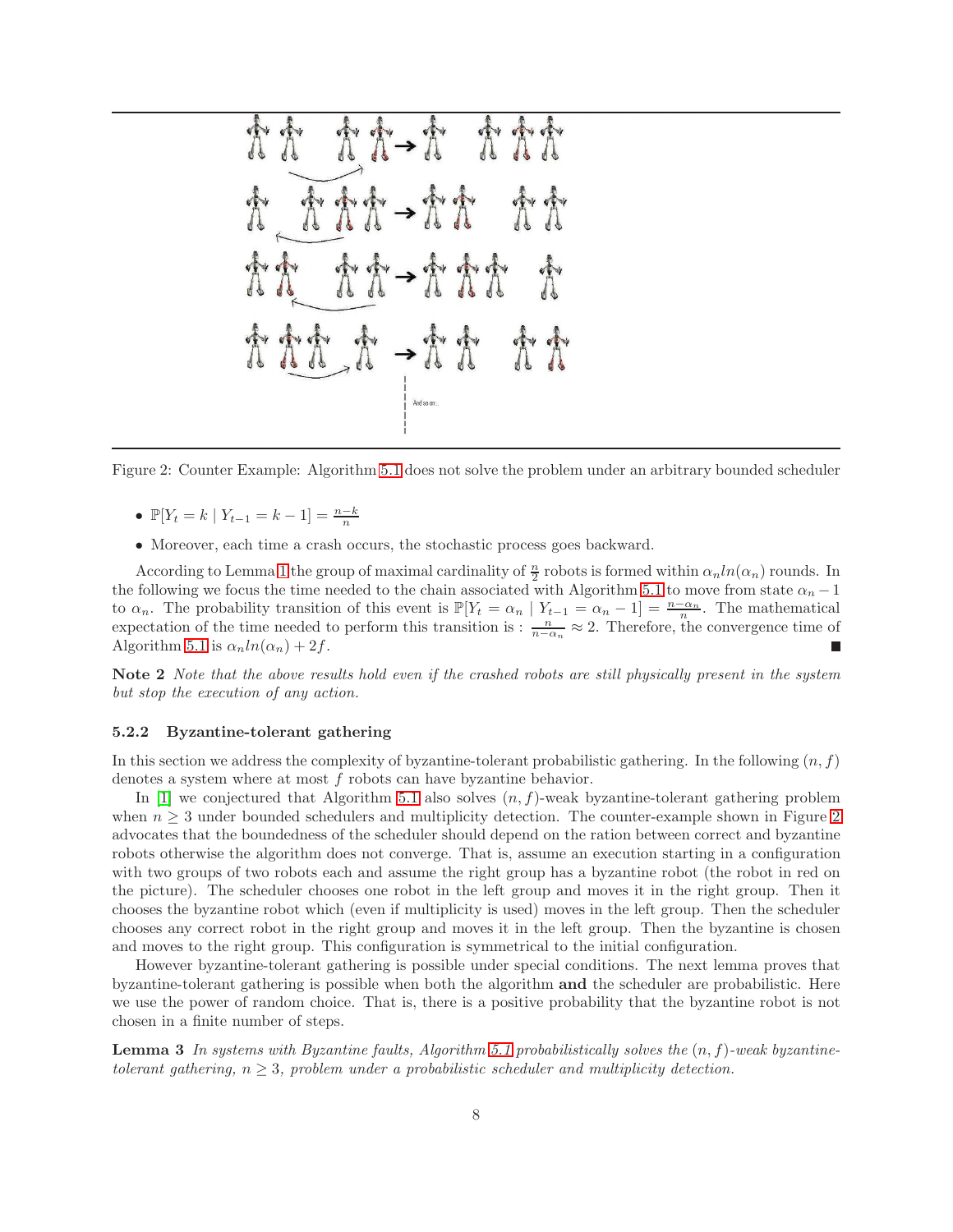**Proof:** The proof is based on the fact that as soon as there exists a group of  $\frac{N}{2}+1$  correct robots gathered, an additional round is needed to achieve convergence That is, every time a correct robot is selected by the scheduler, it joins this group. Therefore, beyond this point, the convergence time only depends on the scheduler.

In the following we study the probability to create a group verifying the above stated property. We define  $\mathcal{L}$ : There exists a group of  $\frac{N}{2} + 1$  correct robots gathered.

$$
\mathbb{P}\left[\text{ reach } \mathcal{L} \text{ in } \frac{N}{2} + 1 \text{ steps}\right] > \left(\frac{1}{N}\right)^{(\frac{N}{2}+1)} = \varepsilon
$$

So

$$
\mathbb{P}\left[\neg(\text{reach }\mathcal{L}\text{ in }(\frac{N}{2}+1)\text{ steps})\right] \leq (1-\varepsilon)
$$

Therefore :

$$
\forall k, \mathbb{P}\left[\neg(\text{reach } \mathcal{L} \text{ in } k(\frac{N}{2} + 1) \text{ steps})\right] \le (1 - \varepsilon)^k
$$
  

$$
\lim_{k \to \infty} \mathbb{P}\left[\neg(\text{reach } \mathcal{L} \text{ in } k(\frac{N}{2} + 1) \text{ steps})\right] = 0
$$

Note that in our scenario the convergence time is exponential. In order to simplify the calculations we consider:  $\left(\frac{1}{N}\right)^N$  instead of  $\left(\frac{1}{N}\right)^{\left(\frac{N}{2}+1\right)}$ .

П

So,  $\left[1 - \left(\frac{1}{N}\right)^N\right]^t \leq \alpha$ . This leads to:

$$
tln\left(1-\left(\frac{1}{N}\right)^N\right) \leq ln\alpha
$$

Overall, t verifies:

$$
t \ge \frac{\ln \alpha}{\ln \left(1 - \left(\frac{1}{N}\right)^N\right)} \sim \ln \left(\frac{1}{\alpha}\right) N^N
$$

Remark 1 *In order to prove the convergence we considered one of the worst possible scenario. Therefore, we did not prove that the convergence time of the algorithm is exponential. In order to do so, we would have to exhibit a set of* non-null measure *of executions which converges in an exponential time.*

## <span id="page-8-0"></span>6 Probabilistic scattering

In this section we address another agreement problem : the scattering. The unique existing probabilistic solution for scattering was proposed in [\[2\]](#page-11-1) (see Algorithm [6.1\)](#page-9-0). Analyzing the complexity of Algorithm [6.1](#page-9-0) in both fault-free and fault-prone environments we prove that scattering is much easier to achieve than gathering. The next section addresses Algorithm [6.1](#page-9-0) convergence in fault-free environments then we prove the correctness and compute the complexity of the same algorithm in fault-prone systems.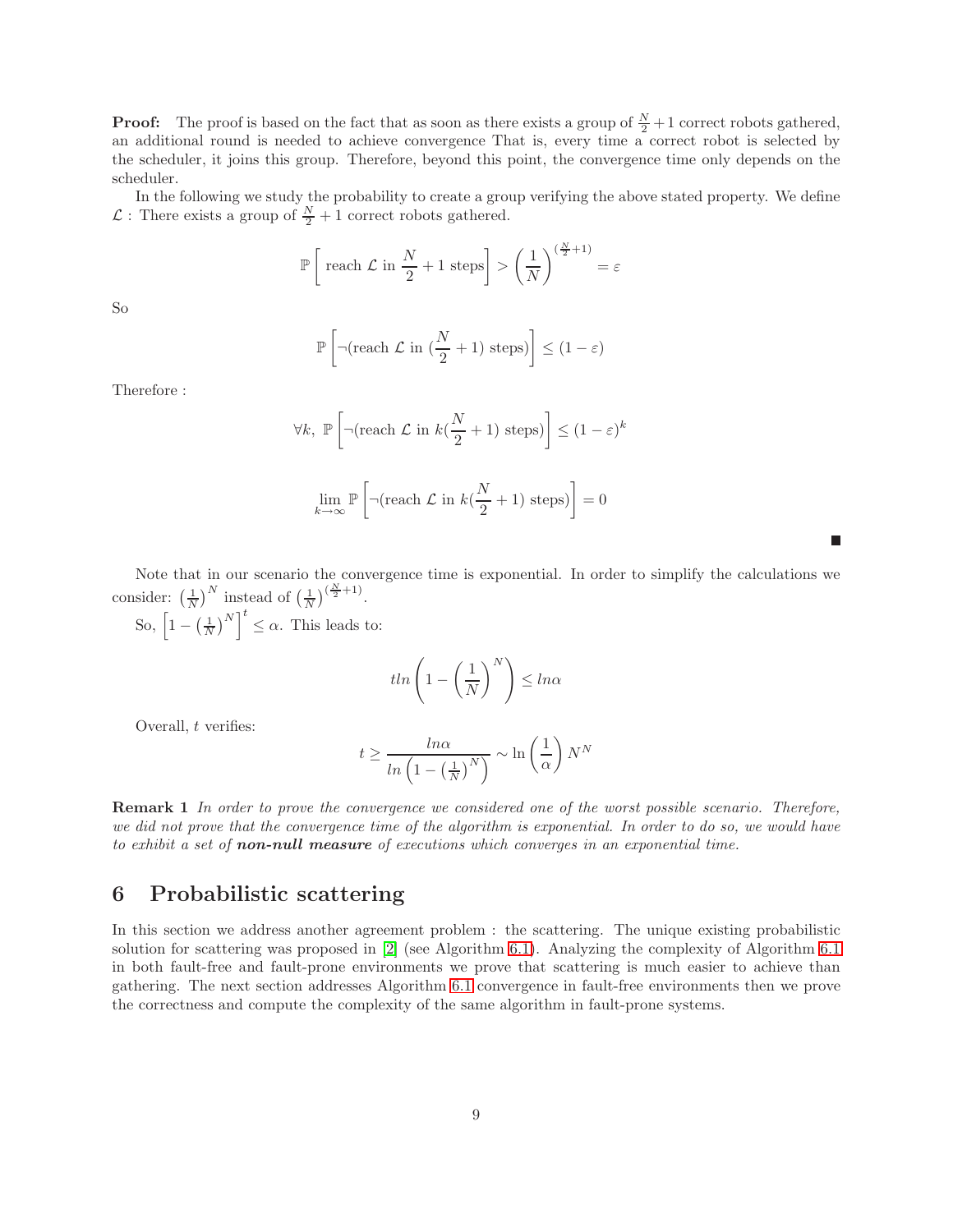#### 6.1 Scattering in Fault-free environments

Petit *et al.* [\[2\]](#page-11-1) proved that deterministic scattering is impossible in ATOM model without additional assumptions and proposed a probabilistic solution based on the use of Voronoi diagrams defined below.

**Definition 2** Let  $\mathcal{P} = \{p_1, p_2, \ldots, p_n\}$  be a set of points in the Cartesian 2-dimensional plane. The Voronoi *diagram of* P *is a subdivision of the plane into* n *cells, one for each point in* P*. The cells have the property that a point q belongs to the Voronoi cell of point*  $p_i$  *iff for any other point*  $p_j \in \mathcal{P}$ ,  $dist(q, p_i) < dist(q, p_j)$ *where* dist(p, q) *is the Euclidean distance between* p *and* q*. In particular, the strict inequality means that points located on the boundary of the Voronoi diagram do not belong to any Voronoi cell.*

The algorithm proposed in  $[2]$  (see Algorithm [6.1\)](#page-9-0) is as follows. Each robot uses a function  $Random()$ that returns a value probabilistically chosen in the set  $\{0,1\}$ : 0 with probability  $\frac{3}{4}$  and 1 with probability  $\frac{1}{4}$ . When a robot  $r_i$  becomes active at time t, it first computes the Voronoi Diagram of  $P_{r_i}(t)$ , i.e., the set of points occupied by the robots. Then,  $r_i$  moves toward a point inside its Voronoi Cell<sub>i</sub> if Random() returns 0.

<span id="page-9-0"></span>

| <b>Algorithm 6.1</b> Probabilistic Scattering executed by robot $r_i$ . |
|-------------------------------------------------------------------------|
| Compute the Voronoi Diagram;                                            |
| $Cell_i :=$ the Voronoi cell where $r_i$ is located;                    |
| $Current\_Pos := position$ where $r_i$ is located;                      |
|                                                                         |

If  $Random() = 0$ then Move toward an arbitrary position in  $Cell_i$ , different from  $Current\_{Pos};$ 

In the following we study the convergence time of Algorithm [6.1.](#page-9-0)

**Lemma 4** *The convergence time of Algorithm [6.1](#page-9-0) is*  $O(n)$ *.* 

**Proof:** In order to study the convergence time of this algorithm we introduce the following stochastic process :  $X_t = k$  means that at time t there are k different Voronoi cells.

Let us consider the worst scenario : If  $X_t = k$ , we assume that there are  $k-1$  robots at  $k-1$  different positions and  $n-k+1$  robots at the exact same position. Therefore, our stochastic process has the probability transitions given in Figure [3.](#page-9-1)



<span id="page-9-1"></span>Figure 3: The stochastic process  $X_t$  associated to Algorithm [6.1](#page-9-0)

For all  $k \in \{1, \ldots, n\}$  let  $T_l^k$  be the time for the stochastic process to enter in k, starting from l. Based on the above notation and the chain proposed in Figure [3](#page-9-1) we obtain the following induction formula :

$$
\forall k \in \mathbb{N}, \ T_l^{k+1} = 1 + (1 - \alpha^{n - (k-1)}) T_l^k + \alpha^{n - (k-1)} T_l^{k+1}
$$

where  $\alpha = \frac{1}{4}$ . This leads to  $T_l^{k+1} - T_l^k = \frac{1}{1 - \alpha^{n-(k-1)}}$ . If we sum from 0 to  $n-1$  we get :

$$
T_1^n = \sum_{k=0}^{n-1} \frac{1}{1 - \alpha^{n-(k-1)}} = \sum_{j=0}^{n-1} \frac{1}{1 - \alpha^j}
$$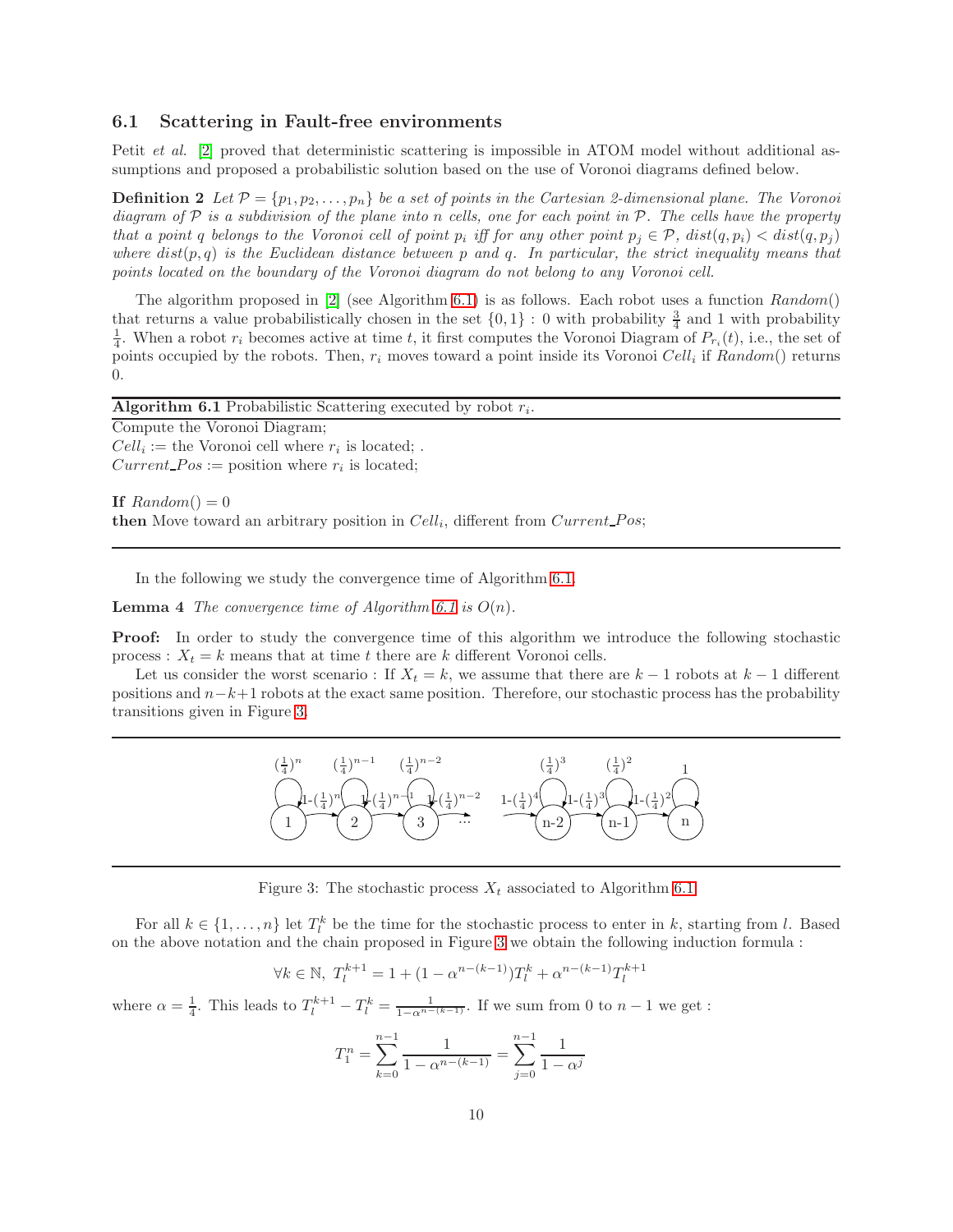This sequence does not converge since  $\lim_{j\to\infty}$ 1  $\frac{1}{1-\alpha^j} \neq 0$ . Furthermore  $\frac{1}{1-\alpha^j} \underset{j\to\infty}{\sim} 1 + \alpha^j$ . Thus the partial sums are equivalent :

П

$$
T_{1}^{n} \underset{n \to \infty}{\sim} \sum_{j=0}^{n-1} 1 + \alpha^{j}
$$

Since  $\sum_{j=0}^{n-1} (1 + \alpha^j) = n + \sum_{j=0}^{n-1} \alpha^j$  we finally obtain :  $T_1^n \underset{n \to \infty}{\sim} n + \frac{4}{3}$ 3

### 6.2 Scattering in fault-prone environments

In this section we analyze the correctness and the complexity of Algorithm [6.1](#page-9-0) in crash-prone environments<sup>[5](#page-10-1)</sup>. Note that Algorithm [6.1](#page-9-0) is not byzantine resilient. In the sequel we denote by  $(n, f)$  systems with n robots where  $f$  is the maximal number of crashed robots. Note that scattering is impossible in systems where nodes may crash since faulty nodes may share the same position. Therefore, we consider in the following a weaker version of scattering, *weak scattering* that requires the verification of the scattering specification only from correct nodes.

<span id="page-10-2"></span>Lemma 5 *Algorithm [6.1](#page-9-0) eventually verifies the* (n, f) *weak scattering specification under a weakly fair scheduler.*

**Proof:** In the case when the f faulty nodes disappear from the network the convergence proof is similar to the convergence of the system when the number of robots is  $n - f$  (see [\[2\]](#page-11-1)).

Let consider systems where the faulty robots are still present in the system. Let  $\mathcal M$  be the set of correct robots whom position is occupied by another robot (faulty or correct). In the following we show that starting in a illegitimate configuration ( $\mathcal{M} \neq \emptyset$ ) the system converges with positive probability in a finite number of steps to a configuration where  $\mathcal{M} = \emptyset$ . Let call the latter configuration legitimate.

Consider an execution, e, starting in a illegitimate configuration,  $c$  ( $\mathcal{M} \neq \emptyset$  in c). Assume the scheduler does not choose robots in  $M$ . Then, it may choose either faulty robots or correct robots not in  $M$  (i.e. these robots do not share their position with any other robot). In both cases, the size of  $M$  does not increase. Since the scheduler is weakly fair it will eventually choose at least one robot in M. Let  $m \geq 1$  be the number of robots chosen by the scheduler. Either all the m robots choose randomly to stay or leave the current position or some of them crash. In both cases the size of M decreases by at least one robot. With positive probability,  $p \geq \frac{3}{4}(\frac{1}{4})^{m-1}$  this robot will change its position to a new position in its Voronoi cell and hence the size of  $M$  decreases by at least one. Recursively repeating the same argument, in a finite number of steps, the size of  $M$  drops to 0 with positive probability.

**Lemma 6** The convergence time of Algorithm [6.1](#page-9-0) in systems with n correct robots but  $f$  is  $O(n)$ .

**Proof:** The idea of the proof is similar to the one presented in Section [6.](#page-8-0) Consider a random variable  $Y_t$ with values in  $\{0..n\}$ .  $Y_t = k$  iff there is a set M of k non faulty robots in which each robot shares its position with another robot. Our goal is to compute the time before  $Y_k$  reaches 0. Note that the presence of faulty robots can only accelerate the process (see the proof of Lemma [5\)](#page-10-2). That is, if a robot of the set M crashes, our random variable is decreased by 1. Hence the convergence time is upper bounded by  $n - f + \frac{4}{3}$ .

### <span id="page-10-0"></span>7 How to gather oblivious robots?

In Section [5](#page-4-0) we analyzed a possible strategy to gather robots that converges in  $O(n\ln(n))$  in fault-free environments and in  $O(n\ln(n) + 2f)$  in crash-proned systems. In Section [6](#page-8-0) we computed the complexity

<span id="page-10-1"></span><sup>5</sup>Note that [\[2\]](#page-11-1) does not address this issue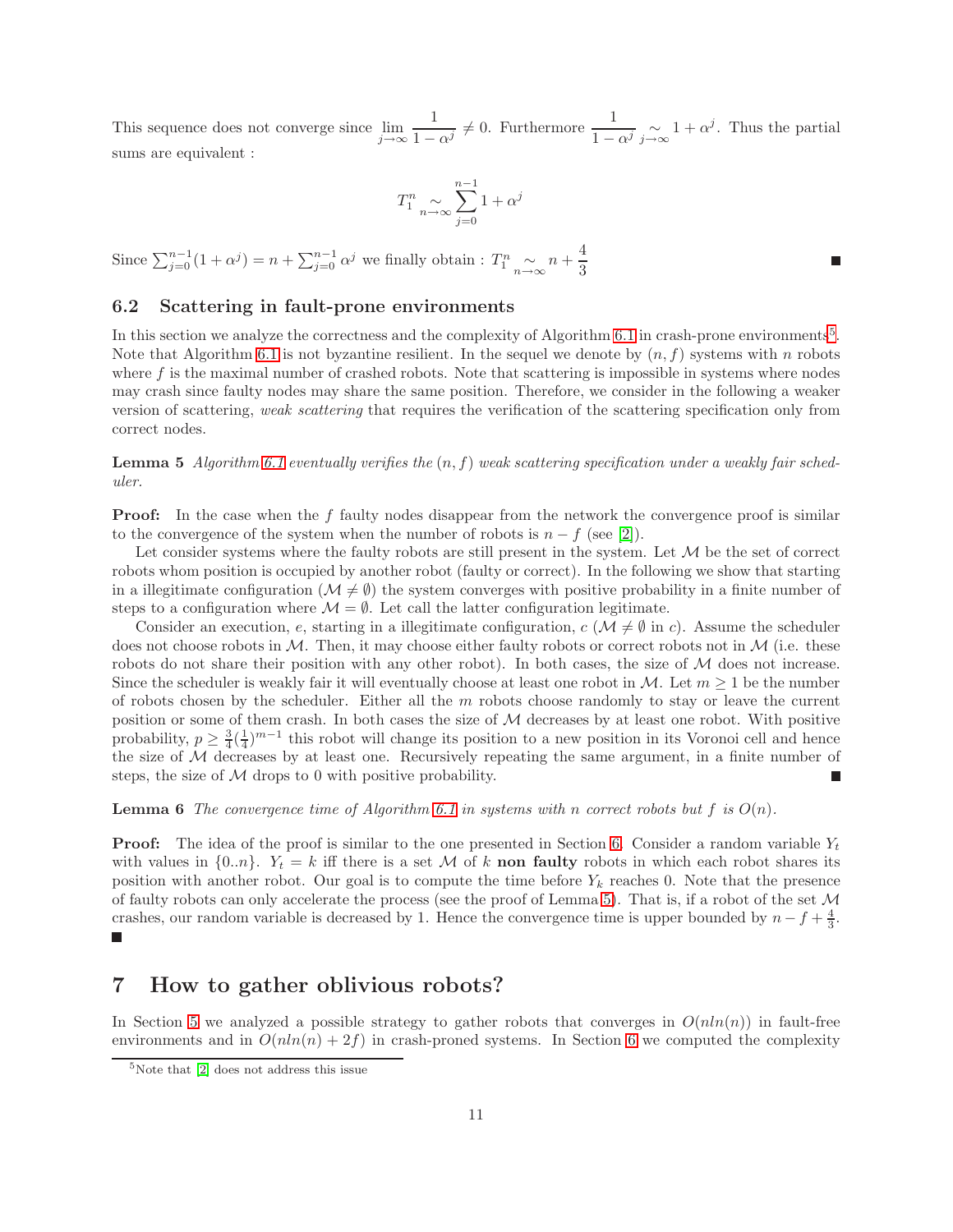of a scattering strategy that is one of optimal (i.e.  $O(n)$  in fault-free environments and  $O(n - f)$  in faultprone environments). Interestingly, even if both strategies solve an agreement problem there is an important complexity gap between the existing implementations of gathering and scattering. An interesting open question is how to reduce this gap. That is, how to implement gathering in order to match the  $O(n)$  lower bound?

In this section we discuss a promising alternative to obtain gathering. The gathering algorithm proposed in [\[2\]](#page-11-1) is built on top of the probabilistic scattering algorithm shown in Figure [6.1](#page-9-0) and works as follows: if there exist at least two positions with strict multiplicity then apply the scattering procedure otherwise apply any deterministic gathering protocol based on multiplicity knowledge. Note that the above protocol does not verify the gathering specification for the case when the initial configuration does not contain strict multiplicity points. The argument is similar to the one used in order to prove probabilistic gathering impossible under an arbitrary scheduler (see [\[1\]](#page-11-0)). That is, started in a configuration legitimate for scattering the above algorithm will try to apply the deterministic gathering. Since the gathering algorithm is deterministic several points of strict multiplicity may be created unless the scheduler is restricted to weaker forms (e.g. centralized or bounded). Then, the scattering restarts but the scheduler may "derandomize" the choice of the robots such that all the multiplicity points are simultaneously destroyed. From this point onward one can exhibit an infinite execution in which the system cycles between scattering and gathering without achieving convergence. However, the proposed method becomes interesting in systems where the flip/flop scattering/gathering would be always able to converge to a configuration with an unique strict multiplicity point. Once this point created the system will need a single round to converge. So, far no algorithm responds to these criteria.

## <span id="page-11-2"></span>8 Conclusions and Discussions

The contribution of this paper is twofold. First, we proposed a detailed complexity analysis of the existent probabilistic agreement algorithms (gathering and scattering) in both fault-free and fault-prone environments. Moreover, using Markov chains tools and multiplicity knowledge we proved that the convergence time of gathering can be reduced from  $O(n^2)$  (the best known tight bound) to  $O(nln(n))$ . Second, we prove that the best known scattering bound is  $O(n)$  (which is one to optimal). Additionally, we proved that in crash-prone environments gathering is achieved in  $O(n\ln(n) + 2f)$  rounds while scattering needs  $O(n + f)$ rounds. Finally, we proposed a discussion related to the best strategy to design gathering. This work opens several research directions. For example the flip/flop scattering/gathering seems to be a promising direction to reduce the complexity of gathering. Another interesting direction is the complexity of byzantine-tolerant gathering. We conjecture that byzantine-tolerant gathering can be achieved in polynomial time.

## <span id="page-11-0"></span>References

- [1] Xavier Défago, Maria Gradinariu, Stéphane Messika, and Philippe Raipin Parvédy. Fault-tolerant and self-stabilizing mobile robots gathering. In Shlomi Dolev, editor, *DISC*, pages 46–60. Springer, 2006.
- <span id="page-11-1"></span>[2] Yoann Dieudonn´e and Franck Petit. Robots and demons (the code of the origins). In *FUN*, pages 108–119, 2007.
- <span id="page-11-5"></span><span id="page-11-4"></span>[3] N. A. Lynch. *Distributed Algorithms*. Morgan Kaufmann, San Francisco, CA, USA, 1996.
- [4] N. A. Lynch, R. Segala, and F. W. Vaandrager. Hybrid I/O automata. *Information and Computation*, 185(1):105–157, August 2003.
- <span id="page-11-6"></span><span id="page-11-3"></span>[5] J.R. Norris. *Markov Chains*. Cambridge University Press, 1997.
- [6] G. Prencipe. CORDA: Distributed coordination of a set of autonomous mobile robots. In *Proc. 4th European Research Seminar on Advances in Distributed Systems (ERSADS'01)*, pages 185–190, Bertinoro, Italy, May 2001.